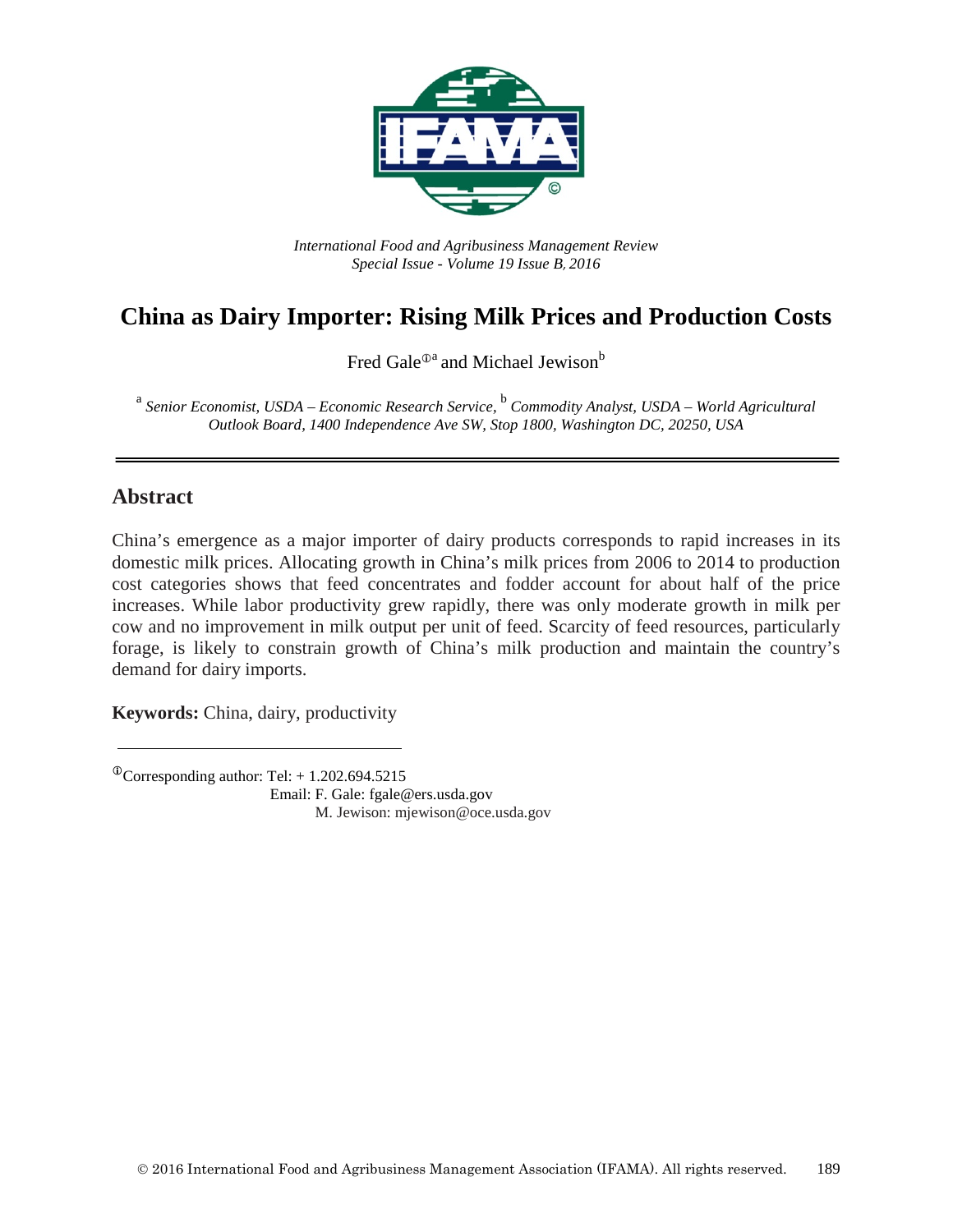## **Introduction**

Seven years after the melamine crisis, China's Agriculture Minister said that consumers still lacked confidence in Chinese dairy products (Han 2015). He also raised concerns that resource scarcity and pressure from low-priced imports constrained the industry's development. Industry analysts also stressed the importance of supply-side issues. Li (2015) cited low productivity of cows, feed conversion, and disease control as major problems facing the industry. Gai and Gao (2015) emphasized the need to improve competitiveness by increasing the scale of producers and strengthening their linkages with processors. Li (2015) also observed that imported alfalfa had become a key input for China's large-scale dairy farms, given the scarcity of forage resources in  $China.<sup>1</sup>$  $China.<sup>1</sup>$  $China.<sup>1</sup>$ 

While it is apparent that supply-side factors are important determinants of China's demand for imported dairy products, there is little recent analysis of these factors. Zhou, et al. (2010) warned that the expansion of large-scale dairy farms had outpaced feed supplies, improvements in manure disposal, and disease control. Wang and Li (2014) found only modest differences in milk yield per cow across different sizes of dairy farms and concluded that rising labor and feed costs were the main factors driving the exit of small-scale farms. More investigation of the changing cost structure of China's dairy industry is needed to assess the country's prospects for meeting its growing consumption of milk products.

This article analyzes the cost structure and measures of partial productivity for different sizes of dairy operations to gain insight about the international competitiveness of dairy production in China. The analysis assesses the contribution of various components of production costs to rapid growth in Chinese milk prices. Growth in input prices and partial productivity measures is considered to evaluate the role of input scarcity in constraining growth of China's dairy sector.

The next section describes the analytical approach and cost of production data used for the study. The analysis that follows profiles recent growth in Chinese milk prices and key input prices. It then reports changes in cost components and partial productivity measures for different types of farms. A final section summarizes the findings.

#### *Analytical Framework and Data*

This analysis investigates recent trends in milk prices, unit milk production costs and partial productivity measures of Chinese dairy farms to gain insight about how the industry is evolving. In view of the rapid structural shift from small "backyard" farms to large-scale farms in China's dairy industry, the analysis is conducted for farms of varying scale.

The demand for imports of a commodity by a country is driven by growth in the commodities consumption and the capacity of domestic producers to supply it. Domestic prices tend to rise when consumption growth outpaces growth in domestic supply, prompting increased demand for imports when domestic price exceeds the price of imported supplies. Limited supplies of inputs

<span id="page-1-0"></span><sup>&</sup>lt;sup>1</sup> According to China's customs statistics, imports of alfalfa (Harmonized System code 121409) rose from 77,000 metric tons in 2009 to 1.36 million metric tons in 2015.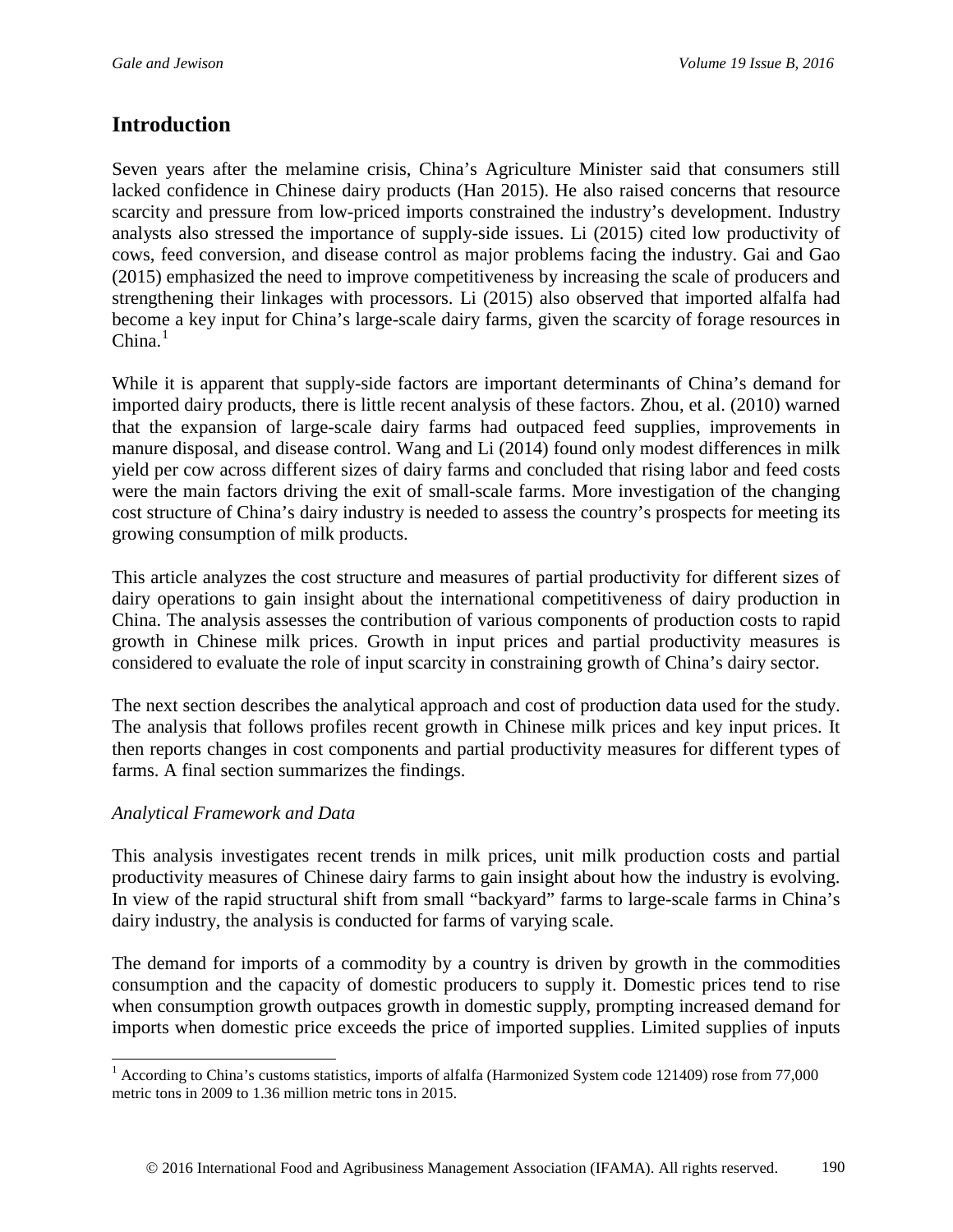may drive input prices higher, contributing to growth in a commodity's output price. However, the effect of rising input prices on output price may be offset by increases in the productivity of inputs.

The relationships of input prices and partial productivity to output price are implied in the basic identity that revenues to producers are fully distributed to input costs and net returns:

1) 
$$
PQ = \sum_{i=1}^{K} w_i x_i + NR
$$

where P and O are the price received and the quantity produced of output (milk),  $w_i$  and  $x_i$ represent the prices and quantities of each of K inputs such as labor and feed, and NR is the value of net returns to management.

The change in the output price over time equals the sum of changes in per-unit input costs and net returns per unit of output:

$$
(2) \Delta P = \sum_{i=1}^{K} \Delta \left( \frac{w_i x_i}{Q} \right) + \frac{\Delta N R}{Q}
$$

Changes in output price could be influenced by both changes in input prices and productivity of inputs. If a competitive industry with low barriers to entry and exit maintains a given level of net returns ( $\triangle NR=0$ ) in the long run, and the average product is represented by  $AP_i = Q/x_i$ , then equation 3 results:

$$
(3) \quad \Delta P = \sum_{i=1}^{K} \frac{\Delta w_i}{\Delta A P_i}.
$$

An increase in input prices—wages, land rents, feed and input prices—could be offset by increases in average output of milk per unit of input. If input prices rise faster than productivity, China's milk price will have to rise to maintain profitability.

The data for the empirical analysis is obtained from a cost of production survey conducted by China's National Development and Reform Commission (NDRC). The survey was developed during the 1970s as a tool to aid officials in setting farm prices, and it is still conducted annually. The data is widely used by analysts in China, and it was the basis for research by Fuller et al. (2006), Rae et al. (2006), and Wang and Li (2014).

The NDRC survey is conducted by a hierarchy of planning commission offices and statistical bureaus at the national, provincial, and county level. Participating farms are chosen at the discretion of county officials under guidelines issued by administrators. Officials are instructed to choose farms from representative townships in their jurisdiction that represent various sizes and types, but there does not appear to be a rigorous standard procedure for selecting sample farms. Farmers record data on expenses, production, sales and input use, and submit the report form to the office. The data are compiled and reported to provincial and national offices. NDRC publishes an annual compilation of tables showing average expenses and quantities for dairy and other commodities. No sample sizes or standard errors are published, so the reliability of the data is hard to assess.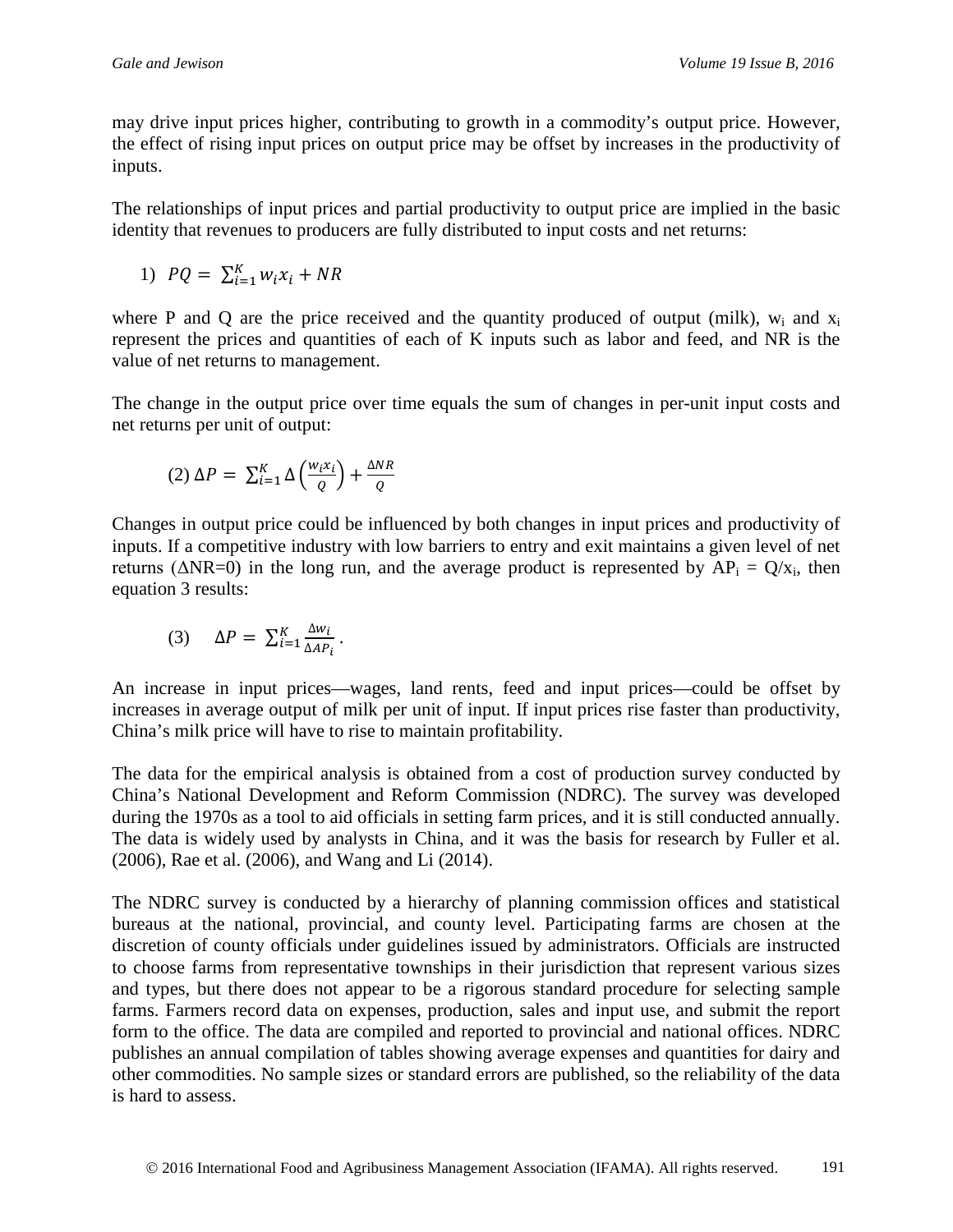While the survey design does not appear to be rigorous, the data are a unique compilation of information useful for tracking changes in income and expenses of farms in China over time. Examination of the data bolstered our confidence in the reliability of data for 2006–2014 which was tabulated in a manner consistent with other data sources and market reports.<sup>[2](#page-3-0)</sup>

Each year from 2006 to 2014, the NDRC published a table showing average expenses for four types of dairy operations: "backyard" (1–10 head), "small scale" (11–50 head), "medium scale" (51–499 head), and "large scale" (500 head or more). NDRC reported physical quantities of milk per cow, labor input, and feed concentrates (referred to by NDRC as "fine" feed) and expenses for other items. NDRC also reported the average producer price for milk. The analysis is based on a compilation of data reported in these tables. A weighted average of small scale and medium scale data is calculated to reduce the number of categories.

Rapid structural change in China's dairy industry is evident from Ministry of Agriculture data showing shares of dairy cattle by size. The share of cows held by smallholders with less than 5 head fell by more than half, from 44.8% in 2002 to 21.8% in 2013. Small-scale farms holding 5– 19 head increased their share slightly from 2002 to 2008, but their share of cattle fell by 10 percentage points from 2008 to 2013. The changes in shares reflect a large decline in the number of backyard smallholders and rapid increase in the number of large-scale farms. The data reveal rapid consolidation that is important to consider when analyzing farm costs and productivity.

| <b>Size of Farm</b> | 2013<br>2002<br>2008 |         |       |  |
|---------------------|----------------------|---------|-------|--|
| Number of Cows      |                      | Percent |       |  |
| $1 - 4$             | 44.8                 | 32.4    | 21.8  |  |
| $5 - 19$            | 29.3                 | 31.5    | 21.2  |  |
| $20 - 199$          | 17.6                 | 20.5    | 21.7  |  |
| 200 or more         | 8.3                  | 15.5    | 35.3  |  |
| Total               | 100.0                | 100.0   | 100.0 |  |

**Table 1.** Share of dairy cattle by farm size, 2002–2013.

**Source.** China Ministry of Agriculture

#### *Trends in Chinese and US Dairy Prices*

The analysis begins by comparing trends in milk prices using cost of production survey data for China and the US over 2006–2014 to provide context for the analysis of costs. The average price reported by the NDRC data was converted to dollars per cwt at the official exchange rate for each year. The US milk price, reported by US dairy farm cost-of-production estimates, is reported annually by the USDA (McBride  $2016$ ).<sup>[3](#page-3-1)</sup>

<span id="page-3-0"></span><sup>&</sup>lt;sup>2</sup> NDRC data from the early 1990s and 1980s was reported in varying tabulations, and some indicators displayed

<span id="page-3-1"></span>large year-to-year fluctuations that undermined confidence in the data's quality for those years.<br> $3$  China's dairy imports consist mainly of powdered milk and other products, but in this analysis we compared farm prices from similar production cost surveys in China and the United States to capture differing cross-country trends in farm-level prices. We also compared imported milk powder prices converted to a fluid milk equivalent with Chinese milk prices and found patterns similar to the comparison reported here.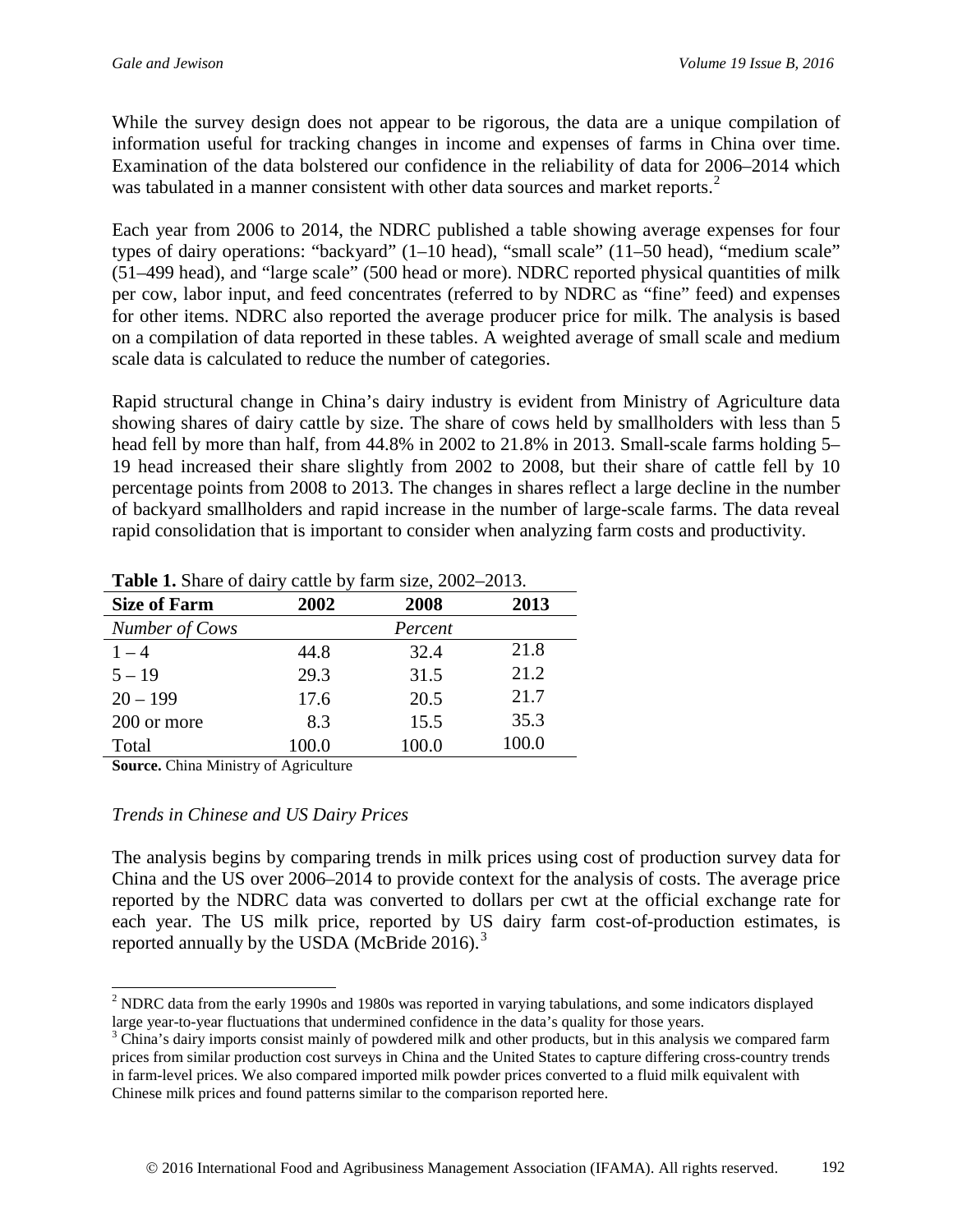China's milk price rose faster than the US milk price, suggesting a decline in competitiveness for milk producers in China. In 2006, the China price (\$11.09/cwt) was about 15% less than the US price (\$12.99/cwt) (Figure 2). The China price rose each year thereafter to reach \$29.46/cwt in 2014—about 24% higher than the US price that year. The US price rose in some years and fell during others. The China price exceeded the US price each year from 2009 to 2014, and the difference was as large as 46% during 2013. The rise in the dollar price of China's milk reflects a doubling of the price in local currency plus a cumulative 30% appreciation of the currency against the dollar from 2006 to 2014. The increase in the China price above the US price during 2009–2014 corresponds to the increase in China's milk imports during those years shown in Figure 1.



**Figure 2.** China–US farm prices for milk, 2006–2014. **Note.** China milk price is average reported by NDRC. US price is from McBride (2016).

The increases in the Chinese milk price reflect rising costs of production in the country. Indexes were calculated to assess the rise in overall costs and the role of several key input prices. An index reflecting production cost was calculated as the ratio of total cost per kg of milk output reported by the NDRC data to its value in 2009. Similar price indexes were calculated for feed concentrates, hired labor, and imported alfalfa. The average price of feed concentrate was calculated as the ratio of feed expense to quantity of feed used. The average daily wage for hired laborers was obtained directly from NDRC reports. Chinese customs data (Harmonized System code 121490) was used to calculate the unit value of imported alfalfa as a proxy for its price since the NDRC data do not provide quantity information to calculate prices of forage and hay.<sup>[4](#page-4-0)</sup> The alfalfa unit value was converted to Chinese currency at the official exchange rate for each year.<sup>[5](#page-4-1)</sup> The hired labor wage is a cash expense recorded by farms.

<span id="page-4-0"></span><sup>&</sup>lt;sup>4</sup> Imported alfalfa is a key input for large-scale dairy farms (Li, 2015). Imports rose from 77,000 metric tons in 2009 to 1.4 million metric tons in 2015.

<span id="page-4-1"></span><sup>5</sup> No data on unit values for 2006-08 are available because China did not import significant volumes of alfalfa before 2009.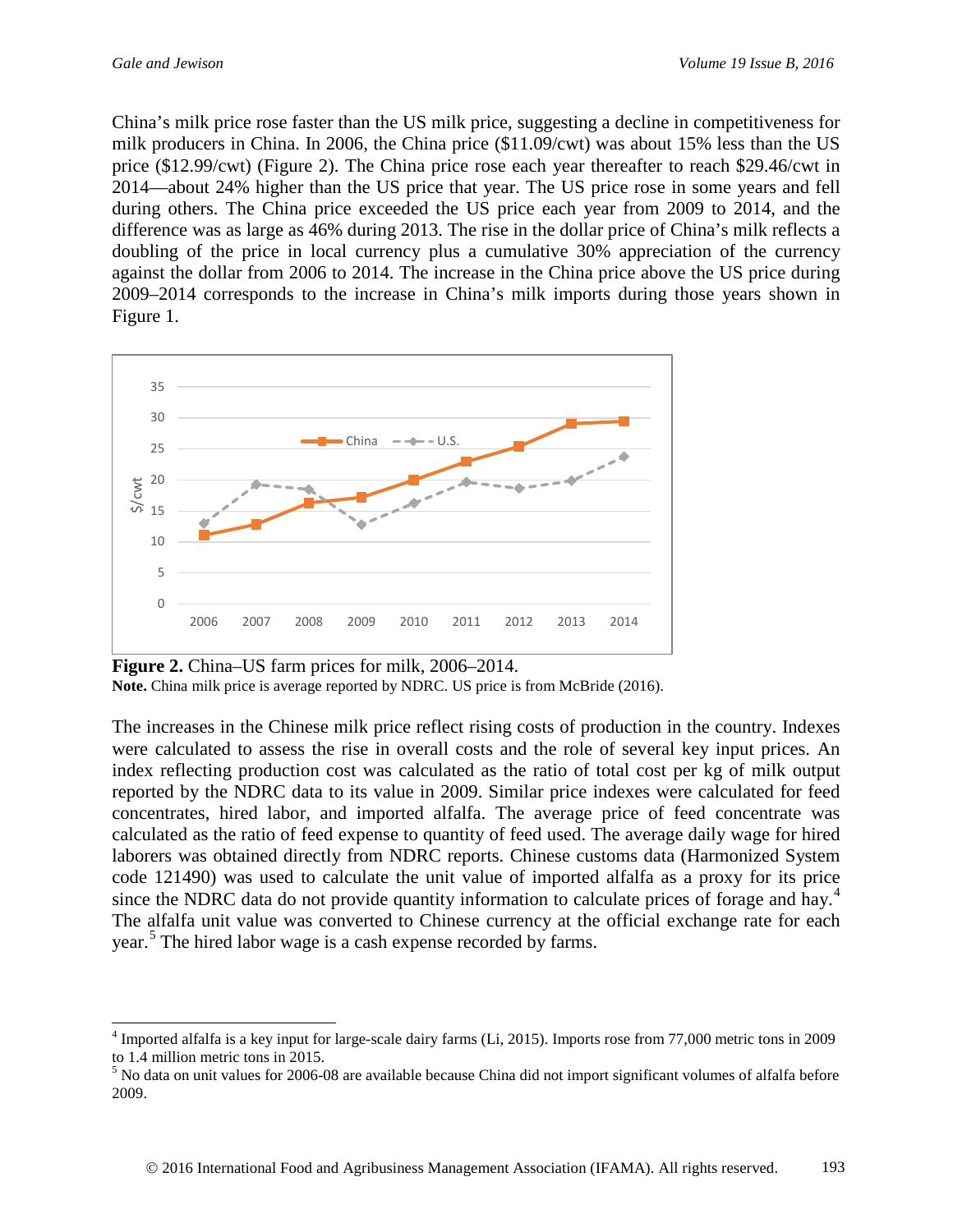A simple index with a base year of 2009 was calculated for each value in Chinese currency with no adjustment for inflation. The indexes for total production cost and prices of feed concentrate price, imported alfalfa, and labor are displayed in Figure 3. The total cost index rose each year from 2006 to 2014, with cumulative growth of 91% from 2006 to 2014. Growth in the production cost and the milk price was about three times the general rate of inflation in China cumulative growth in China's CPI from 2006 to 2014 was 30%. The wage was the fastestgrowing input price, with daily wages growing 190% during 2006–2014. The feed concentrate price rose 96%, roughly the same rate as growth in total cost. The price of imported alfalfa rose during 2011, 2012, and 2014 but it declined during 2010 and 2013. The cumulative increase in alfalfa price from 2009 to 2014 was 22%, less than a fourth of the growth in the feed concentrate price. Thus, imported alfalfa became cheaper relative to feed concentrates, consistent with the surge of China's alfalfa imports during those years.



**Figure 3.** Indexes of China diary input prices and cost.

**Note.** Production cost is average reported by NDRC. Wage is daily wage for hired workers. Feed price is expense for feed concentrate divided by volume consumed. Imported alfalfa unit value calculated from customs data converted to Chinese currency.

#### *Contribution to Milk Price Growth*

The growth in Chinese dairy farms' gross revenue was allocated to expense categories to assess cost factors driving the growth in China's milk prices. Milk sales consistently accounted for 90% to 93% of gross revenue in the NDRC data. Thus, the gross revenue per kilogram of milk output largely reflects the milk price. The source of the remaining 7% to 9% of revenue for dairy producers is not identified, but may include sales of calves, cull cows, and manure.

The per-cow expenses reported by NDRC were converted to expenses per unit of milk output for five categories: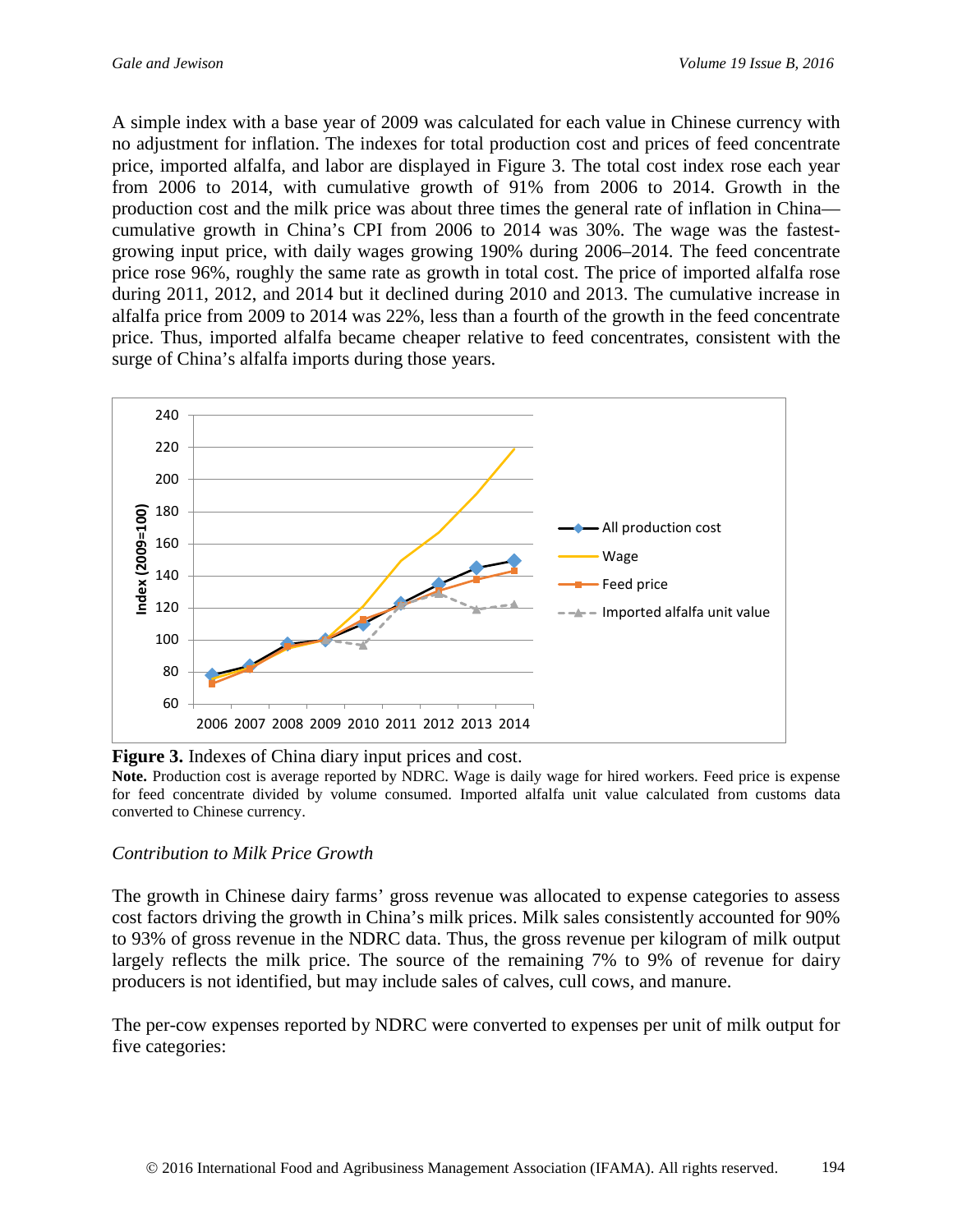- feed concentrates (referred to as "fine feed": grains, oilseed meals, beans, bran, commercial feed)<sup>[6](#page-6-0)</sup>
- fodder ("green coarse feed": hay, grass, corn stalks, and other forages valued at market prices)
- labor (hired labor expense and imputed value of unpaid family labor)
- fixed asset depreciation (dairy cattle and structures)
- Other expenses (total production cost less the four categories above)

The net return to management was calculated as a residual between gross revenue and the sum of the five expense categories.

The cost of both hired and family labor was estimated using the average wage for hired labor. NDRC imputes the value of family labor based on local per capita income statistics. The hired labor wage exceeded the imputed family labor wage by 87% in 2006 and by 27% in 2014, suggesting that the wage imputed for family labor might not reflect the level or the trend in rural wages. Therefore, the wage for hired labor was used to impute the expense of both hired and family labor.<sup>[7](#page-6-1)</sup>

The analysis was conducted for three dairy operations: backyard (1-9 cows), small-medium scale (10-499) and large scale (500 or more cows) farms to provide perspective on the structural shift from small- to large-scale farms. Table 2 displays the increases in gross revenue, five categories of expenses, and returns to management from 2006 to 2014 for each of the three operations. Consistent with the increase in price observed previously in Figure 2, the gross revenue per unit of output increased each year from 2006 to 2014 for each type of producer. The cumulative increase in gross revenue was 2.20 yuan/KG for backyard farms, 2.22 yuan/KG for smallmedium farms, and 2.49 yuan/KG for large-scale farms. Expenses and net returns also increased each year to varying degrees. However, revenue grew faster than overall expenses, so the residual net returns grew for each type of operation. The increase in net returns is inconsistent with anecdotal accounts of low profitability in the sector. This could reflect under-reporting of some expenses, as discussed below.

Feed concentrate was the leading contributor of expense growth for both backyard and largescale farms. The feed concentrate expense absorbed 36.3% of the increase in revenue of backyard farms, 33.5% for small-medium farms, and a 30% share for large farms. In contrast, fodder expenses were more important for large farms (20.6%) than for small-medium (16.4%) and backyard farms (11.8%). The greater fodder share for large farms likely reflects the greater propensity of farms with large numbers of cows to purchase high-quality fodder and transport it to a fixed location. Backyard farmers often gather fodder locally or graze their few cows near their farmstead.

<span id="page-6-1"></span><span id="page-6-0"></span>

 $\frac{6}{7}$  According to NDRC documentation, feed expense does not include that used for calves and replacements.<br> $\frac{7}{9}$  "Backyard" farms use almost exclusively unpaid family labor while large scale farms use mainly hire using the same wage for both types of labor also removes a potential bias in evaluating labor costs of different sizes of farms.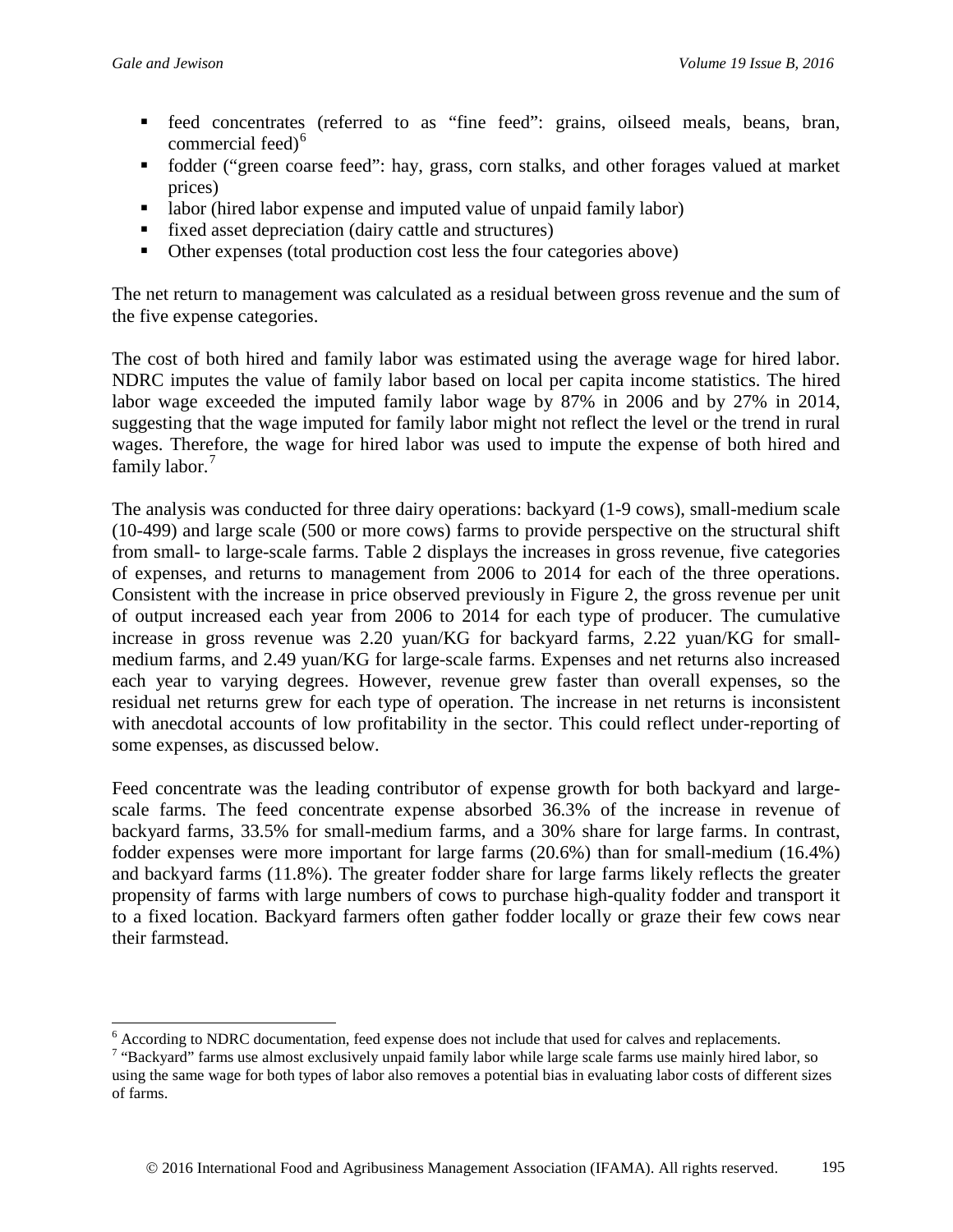|                       | <b>Backyard Farms</b><br>$(1-9 \text{ Cows})$ |          | <b>Small-Medium Farms</b><br>$(10-499 \text{ Cows})$ |          | <b>Large Scale Farms</b> |          |
|-----------------------|-----------------------------------------------|----------|------------------------------------------------------|----------|--------------------------|----------|
|                       |                                               |          |                                                      |          | (500 or more Cows)       |          |
|                       |                                               | Share of |                                                      | Share of |                          | Share of |
|                       | 2006-2014                                     | Increase | 2006-2014                                            | Increase | 2006-2014                | Increase |
| <b>Item</b>           | Yuan                                          | Percent  | Yuan                                                 | Percent  | Yuan                     | Percent  |
| <b>Gross income</b>   | 2.20                                          | 100.0    | 2.22                                                 | 100.0    | 2.49                     | 100.0    |
| Feed concentrate      | 0.80                                          | 36.3     | 0.74                                                 | 33.5     | 0.75                     | 29.9     |
| Fodder                | 0.26                                          | 11.8     | 0.36                                                 | 16.4     | 0.51                     | 20.6     |
| Labor                 | 0.44                                          | 20.0     | 0.34                                                 | 15.2     | 0.20                     | 8.0      |
| Depreciation          | 0.07                                          | 3.1      | 0.16                                                 | 7.4      | 0.20                     | 7.9      |
| Other expense         | 0.03                                          | 1.3      | 0.03                                                 | 1.5      | 0.13                     | 5.0      |
| Returns to management | 0.61                                          | 27.6     | 0.58                                                 | 26.0     | 0.71                     | 28.6     |

#### **Table 2.** Contribution of expenses and net returns to 2006–2014 milk price increase, by farm type.

**Note.** Table shows change in each value from 2006 to 2014 with no adjustment for inflation. The sum of increases in expenses and returns to management equal the increase in gross revenue.

Conversely, labor expense was more important for backyard operations than it was for largescale farms. Labor expense absorbed 20% of revenue growth for backyard farms, 15.2% for small-medium farms, and only 8% for large-scale farms. This pattern reflects greater labor intensity of small-scale production.

Depreciation was a more important expense for large farms (7.9% of revenue growth) and smallmedium farms (7.4%) than it was for backyard farms (3.1%). This may reflect minimal investment in facilities and high-quality cows by backyard farms. Depreciation of fixed assets may be understated since many Chinese farms have benefited from subsidies for construction of "scale" farms or "dairy-farming communities" (known in Chinese as *yang zhi xiao qu*). Higher expenses for other items like veterinary fees, manure disposal, and energy may be reflected in the greater share of other expenses (5%) for large-scale farms versus small-medium farms (1.5%) and backyard farms (1.3%).

Residual returns to management accounted for a surprisingly large share of the increase in milk prices—26%-28% for the three types of farms. This result is at odds with phenomena that indicate low profitability such as exit of backyard farmers and reports of "milk dumping." The apparent increase in net returns shown by the NDRC data may be an artifact of undervaluing unpaid family labor, self-supplied forage resources, or understating land cost. Depreciation expense could be understated by NDRC's assumption of a relatively long six-year productive life of cows.

#### *Partial Productivity Measures*

Increases in input prices can potentially be offset by increases in productivity to maintain priceand cost-competitiveness. In the second part of the analysis, growth in partial productivity is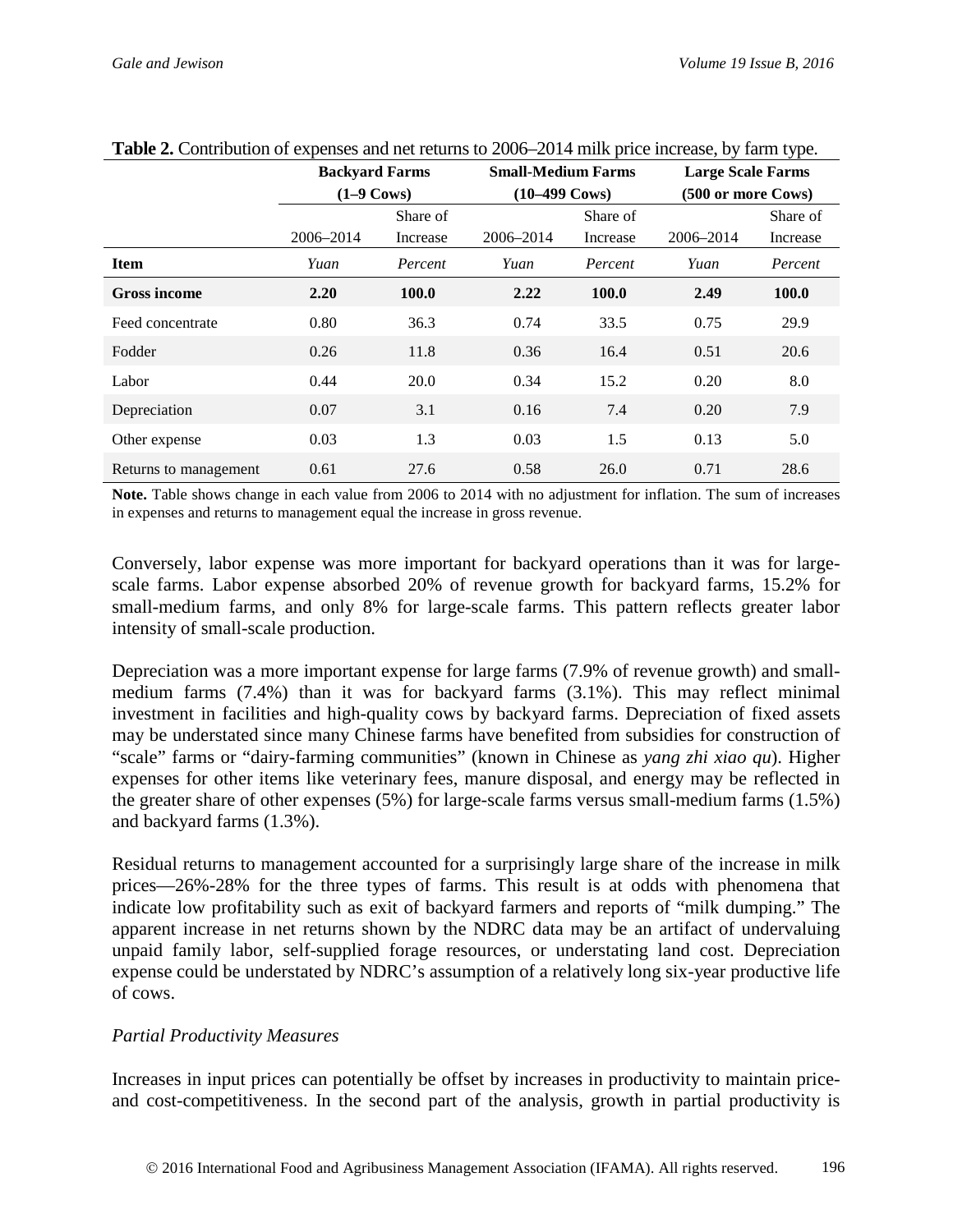assessed for three main inputs for which physical quantity data published by NDRC: the number of cows, feed concentrate use, and days of labor input. Growth in milk output per unit of input was calculated for each input from 2006 to 2014 for an (unweighted) average over all farms reported by NDRC.<sup>[8](#page-8-0)</sup>

Indexes of milk output per cow, milk per unit of feed concentrate, and milk per day of labor were calculated with the 2006 value set equal to 100 as the base year. Calculations were performed for each of four farm size classes which displayed similar trends. The results are summarized two tables showing how productivity grew over time and differences across farm size classes.

| <b>Thore</b> of I will mink productivity indexed for emillese daily natios, 2000 2014. |             |                         |       |  |  |
|----------------------------------------------------------------------------------------|-------------|-------------------------|-------|--|--|
| Year                                                                                   | <b>Cows</b> | <b>Feed Concentrate</b> | Labor |  |  |
|                                                                                        |             | $2006 = 100$            |       |  |  |
| 2006                                                                                   | 100.0       | 100.0                   | 100.0 |  |  |
| 2007                                                                                   | 101.7       | 100.0                   | 106.6 |  |  |
| 2008                                                                                   | 103.1       | 100.3                   | 109.7 |  |  |
| 2009                                                                                   | 105.6       | 101.4                   | 122.1 |  |  |
| 2010                                                                                   | 103.9       | 100.0                   | 121.3 |  |  |
| 2011                                                                                   | 104.1       | 103.7                   | 122.2 |  |  |
| 2012                                                                                   | 105.1       | 100.7                   | 125.6 |  |  |
| 2013                                                                                   | 106.1       | 100.9                   | 129.7 |  |  |
| 2014                                                                                   | 106.4       | 99.3                    | 130.3 |  |  |

|  |  | <b>Table 3.</b> Partial milk productivity indexes for Chinese dairy farms, 2006–2014. |
|--|--|---------------------------------------------------------------------------------------|
|--|--|---------------------------------------------------------------------------------------|

**Note.** Table shows indexes calculated based on milk output per cow, per kg of feed, and per day of labor reported in NDRC data for all dairy farms.

Labor was clearly the input with the greatest improvement in productivity over time (Table 3). Output per labor-day rose a cumulative 30% from 2006 to 2014. However, the growth in labor productivity was uneven, as most of the increase occurred during 2006–09. Milk per cow grew only marginally—a cumulative 6.1% from 2006 to 2013, or less than 1% annually. There was essentially no change in milk per unit of feed concentrate during 2006–2013 and feed productivity dropped in 2014.

The dominance in labor productivity growth is consistent with adoption of labor-saving technology or business models induced by the rapid rise in wages. The 30% improvement in labor productivity only partially offsets the 90% increase in wages reported earlier in Figure 3. While improvement in labor productivity was not fast enough to fully offset the rise in wages, it did mute the impact of rapid wage growth on the rise in labor cost. The analysis of costs presented above found that labor accounted for 20% of revenue increase for backyard farms and just 8% for large-scale farms.

The comparison of productivity by type of farm suggests that the Chinese dairy industry improved productivity by shifting from backyard farms to large-scale farms. The differences in

<span id="page-8-0"></span><sup>&</sup>lt;sup>8</sup> Data on output by size class were not available to calculate weighted averages. The Ministry of Agriculture's Livestock Industry Yearbook reported cow inventories by size for 2008 but not for more recent years.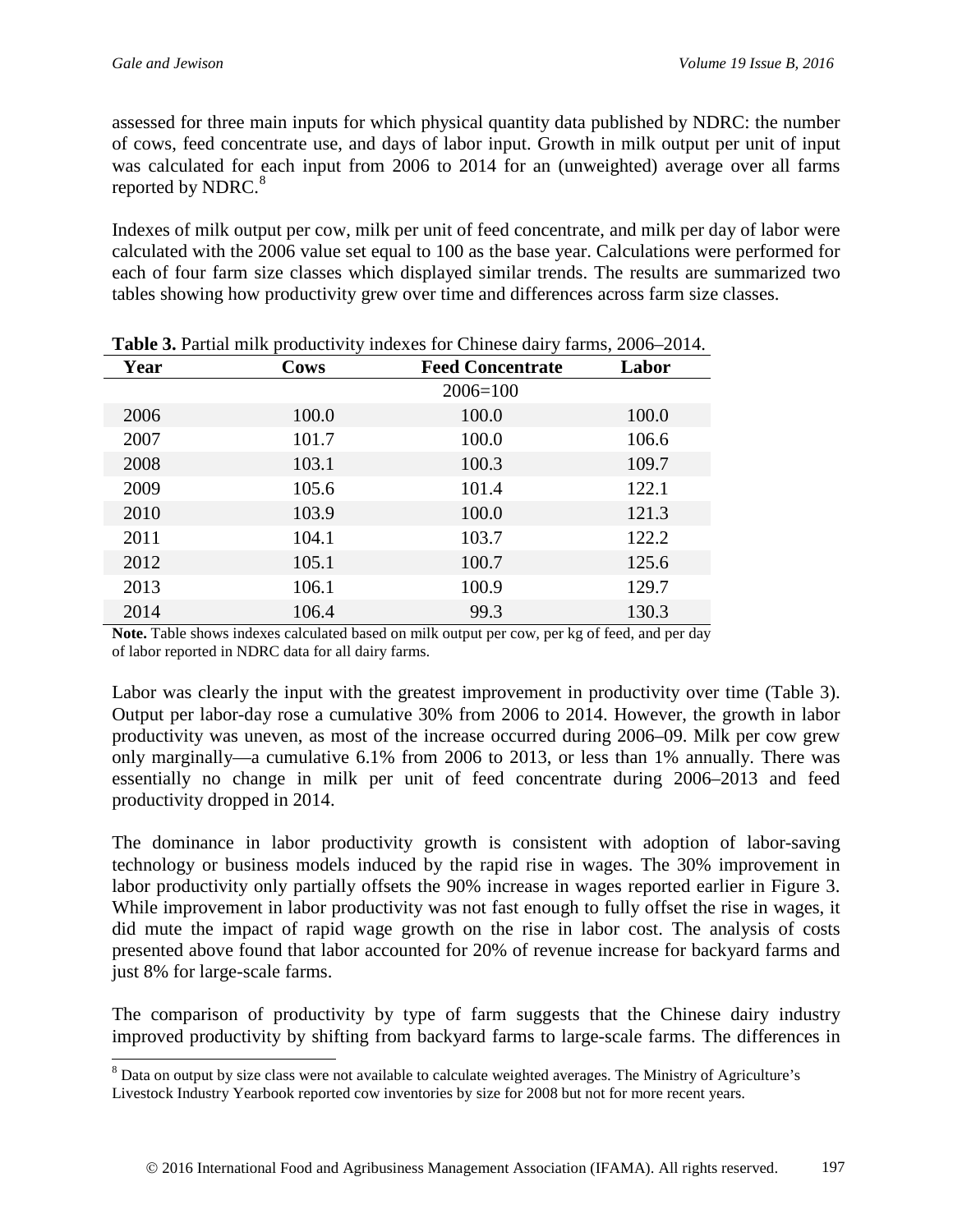productivity across farms is summarized by calculating partial productivity indicators for each farm type using averages for 2006–2014 and calculating an index with backyard farms equal to 100 (Table 4). $\degree$  The indexes show that productivity of each input increases with farm size. Small, medium, and large-scale farms all have more productive laborers and cows than backyard farms (Table 4). Milk-per-cow of large-scale farms is 23.2% higher than that of backyard farms, while the advantage over backyard farms is 8.4% for medium-scale farms and less than 1% for smallscale farms. There is little difference in milk-feed ratios across farm types. Feed productivity was about 2–4% higher for small, medium and large farms compared with backyard producers. Labor productivity differs dramatically across farm types. Labor productivity on large farms is more than double that of backyard farms. Small-scale farms labor productivity is 35.7% higher than that of backyard operations. For medium-scale farms the labor productivity advantage is 63.4% and for large scale farms it is 116.7%.

|       | <b>Type of Farm</b> |                       |               |       |  |  |
|-------|---------------------|-----------------------|---------------|-------|--|--|
| Input | <b>Backyard</b>     | <b>Small</b>          | <b>Medium</b> | Large |  |  |
|       |                     | Backyard farm $= 100$ |               |       |  |  |
| Cows  | 100.0               | 100.9                 | 108.4         | 123.2 |  |  |
| Feed  | 100.0               | 102.5                 | 103.5         | 104.2 |  |  |
| Labor | 100.0               | 135.7                 | 163.4         | 216.7 |  |  |

| Table 4. Partial productivity comparisons by type of dairy farm, 2006–2014. |  |  |  |  |  |
|-----------------------------------------------------------------------------|--|--|--|--|--|
|-----------------------------------------------------------------------------|--|--|--|--|--|

**Note.** Table shows indexes based on average milk output per cow, per kg of feed, per day of labor. For each input, the index shows the productivity compared with backyard producers. Indexes are averages over 2006–2014.

### **Conclusions**

China's dairy industry is encountering obstacles to growth as it expands to meet the country's growing demand for dairy products. Inputs are becoming scarce and their prices are rising rapidly as demand grows. Cost pressure from rising input prices and an appreciating currency have contributed to higher milk prices in China which corresponds to rising wholesale prices for dairy products in China. The rise in milk prices during 2009–2014 corresponded to China's emergence as a significant importer of dairy products. China is likely to remain a significant importer if cost pressures continue to push its milk prices above international prices.

Based on analysis of the cost structure of Chinese dairy producers, scarcity of feed resources may be a key obstacle to expansion of China's dairy industry. China's high cost of corn and other feed grains is an impediment to expansion of its dairy sector. The analysis also reveals the importance of fodder in the cost structure of large scale farms. Large concentrations of cows cannot easily be grazed given the large land requirements. Instead, large farms tend to rely on purchasing hay and other forages.

Transition to larger-scale farms may achieve greater technical efficiency, but higher costs of fodder and scarcity of skilled laborers and farm managers may impede competitiveness and

<span id="page-9-0"></span><sup>&</sup>lt;sup>9</sup> There were no discernible differences in trends in the productivity measures across farm types, so we only report the index by farm type for the average over 2006-2013.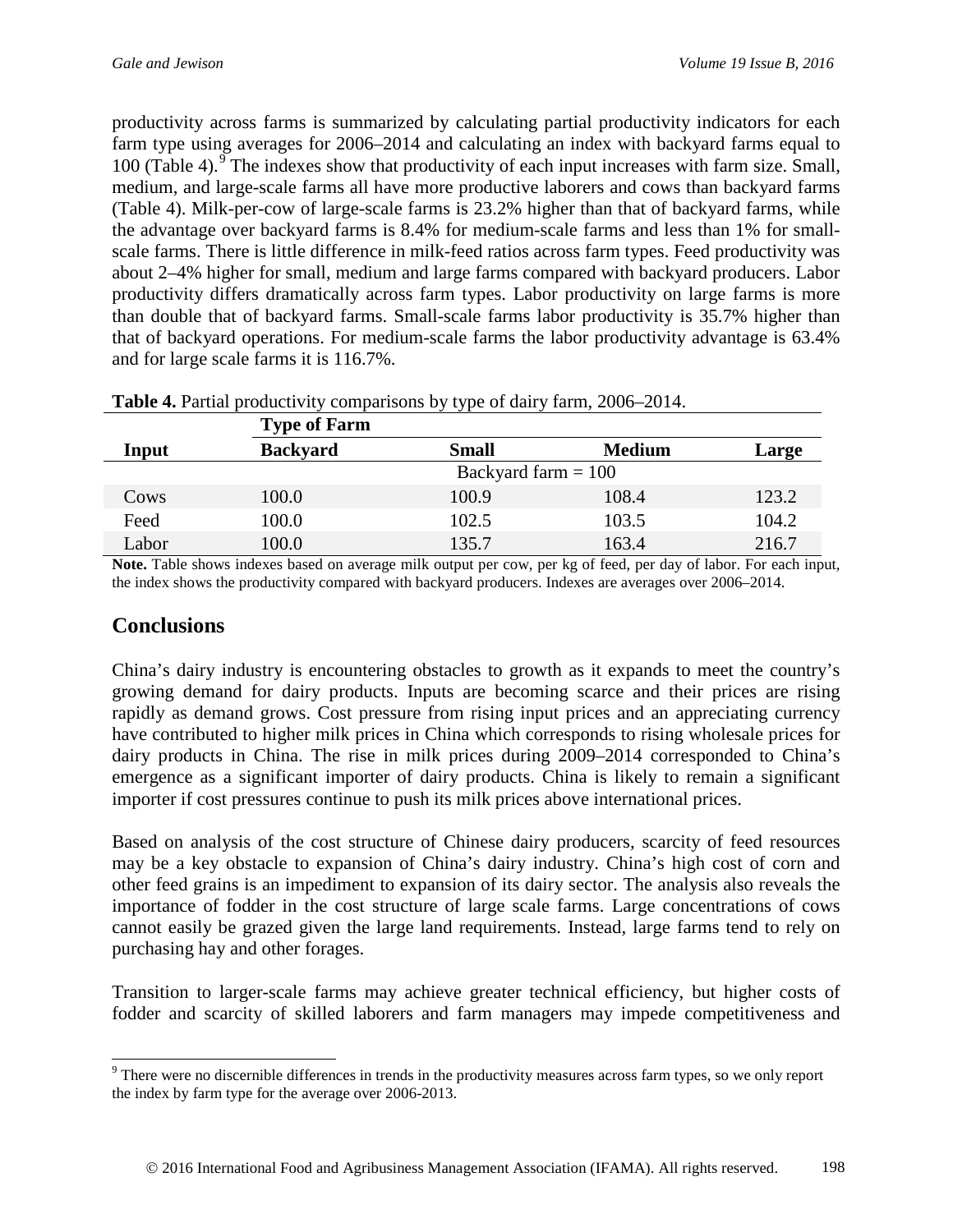expansion of domestic dairy output. Large-scale farms also require higher investment in fixed assets and expenses for veterinary services and manure disposal.

China's trade policy sets low tariffs for imports of scarce high-protein feed ingredients like soybeans and alfalfa which has allowed livestock producers to circumvent resource constraints to some degree by importing those scarce feed resources (Gale 2015). The shift to large-scale farms coincided with China's rising imports of alfalfa which may have been encouraged by low import prices compared to local feed prices. In contrast, China's grain prices were kept artificially high by a price support program and an import quota for corn during 2006–2014. The elimination of China's corn price support program announced in 2016 could relieve some cost pressure if corn prices fall, but the import quota for corn is likely to continue. A Ministry of Agriculture plan to shift land from corn for grain to corn silage, alfalfa and other fodder crops may also support dairy production by adding to domestic feed supplies.

While the corn policy adjustments may slow the growth of feed costs, the across-the-board increase in production costs observed in this study suggests scarcity of other inputs may also constrain the dairy industry's growth. In view of continuing constraints on domestic output growth, China's rising consumption of dairy products is likely to be satisfied to a significant degree by imports. Thus, China is likely to grow as an export market for dairy products.

### **Acknowledgement**

The views expressed here are those of the authors and do not necessarily reflect those of the U.S. Department of Agriculture.

### **References**

- China Ministry of Agriculture. Various years. Livestock Industry Yearbook, Beijing: China Agriculture Press.
- Fuller, F., J. Huang, H. Ma, and S. Rozelle. 2006. Got milk? The rapid rise of China's dairy sector and its future prospects. Food Policy 31:201-15.
- Gai, Zhiyi, and Haixiu Gao. 2015. Neimenggu Ruye Fazhan Jingyan dui Yufang he Huajie Daonai Wenti de Qishi [Lessons from Inner Mongolia's dairy industry development for preventing and addressing milk dumping]. *Inner Mongolia Daily* January, 16.
- Gale, F. 2015. Development of China's Feed Industry and Demand for Imported Commodities. U.S. Department of Agriculture, FDS-15K-01. [http://www.ers.usda.gov/publications/fds](http://www.ers.usda.gov/publications/fds-feed-outlook/fds-15k-01.aspx)[feed-outlook/fds-15k-01.aspx](http://www.ers.usda.gov/publications/fds-feed-outlook/fds-15k-01.aspx)
- Han, Changfu. 2015. Youzhi Anquan Fazhan Zhenxing Zhongguo Naiye [Quality and Safety Development Revitalizes China's Dairy Industry]. Speech to D20 China dairy industry meeting, *Farmers Daily* August, 18.